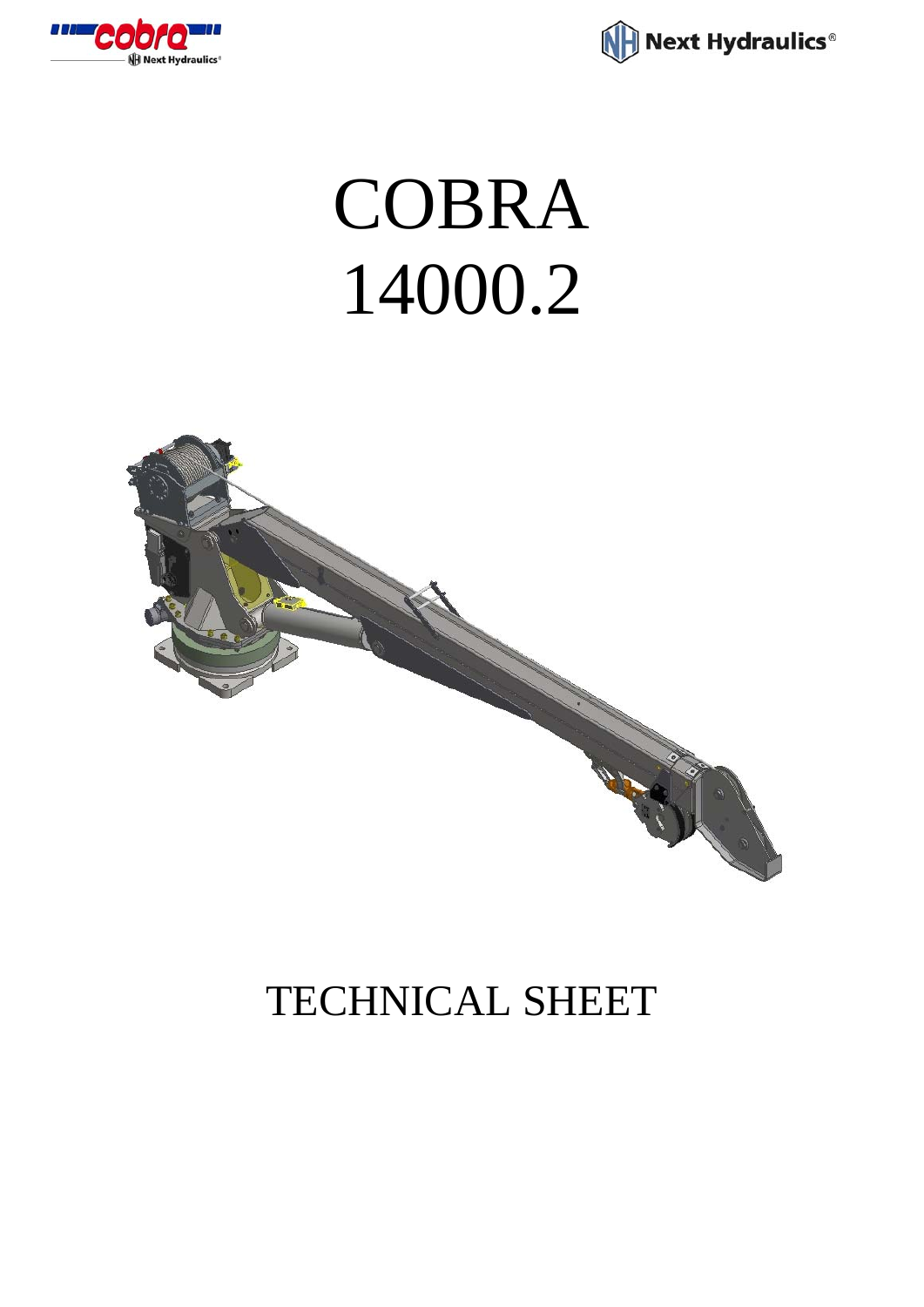



## Overall dimensions 14000.2

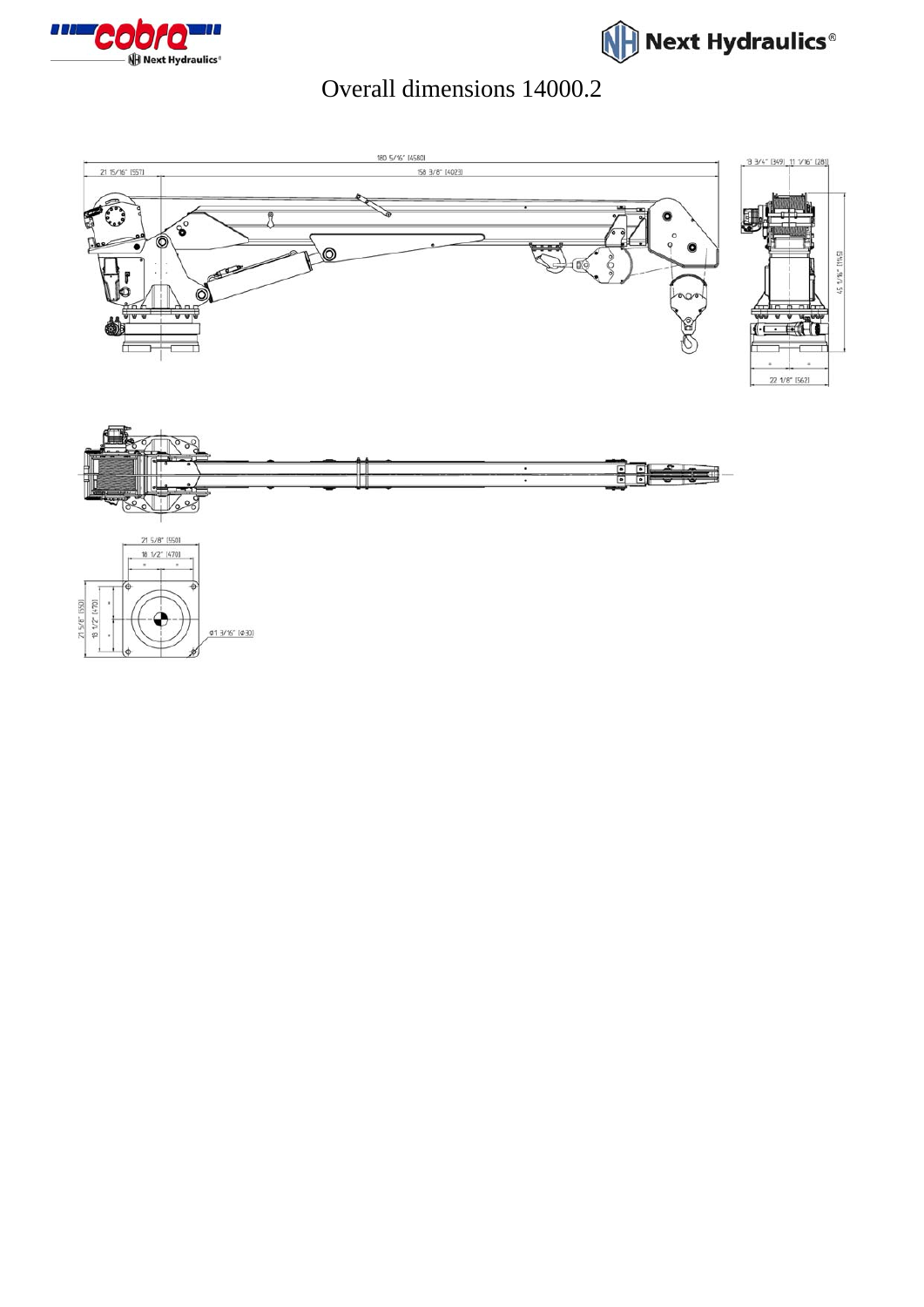



Load chart 14000.2